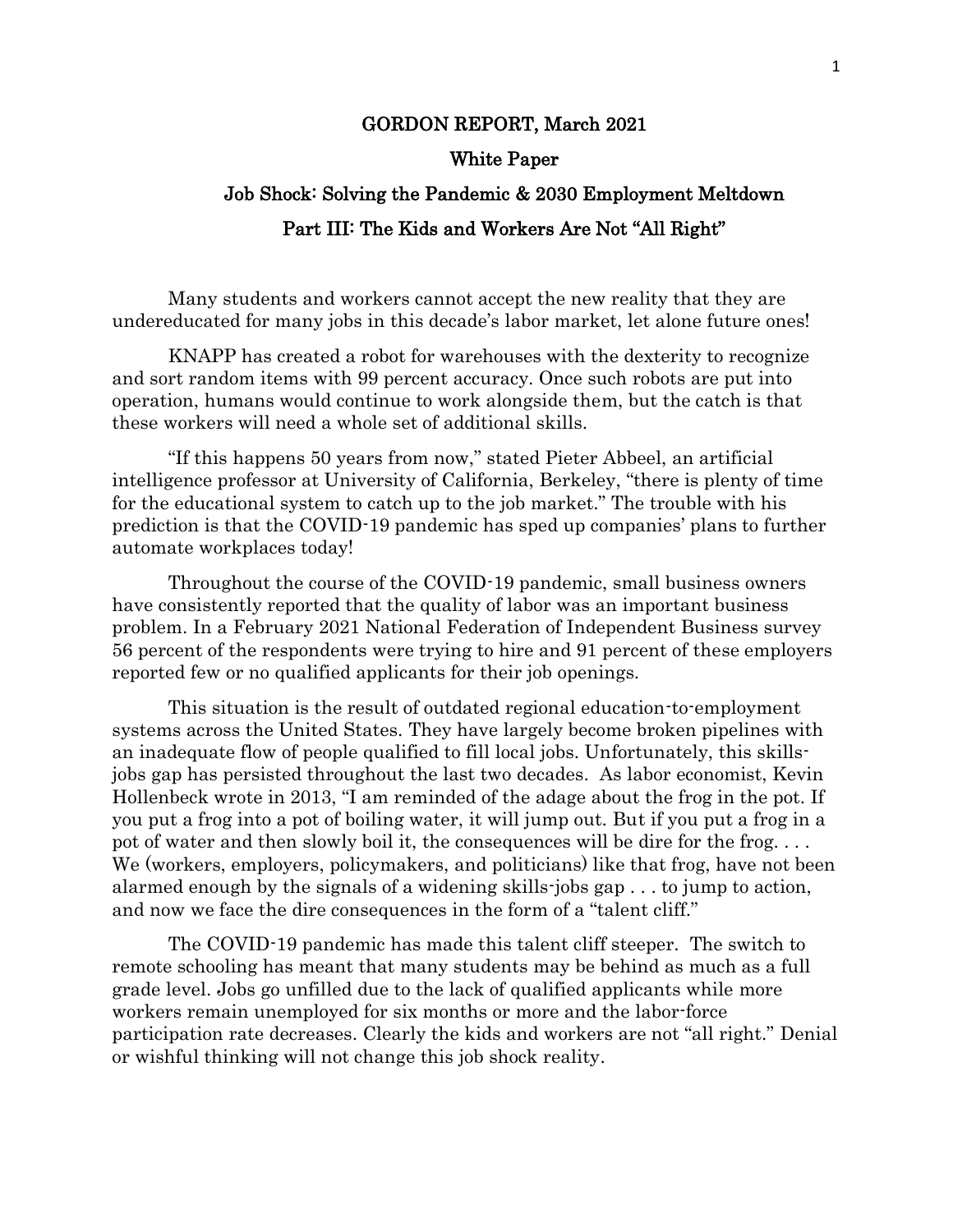#### Knowledge Shock

The 2017 film "Hidden Figures" focuses on the lives of three African-American women who NASA hired because of their advanced math attainments. Through making important contributions to NASA's space mission, these women overcame race and gender discrimination, earned the respect of their co-workers, and secured career advancement. These three women are unsung heroes of the U.S. space race against the Soviet Union.

What was a major reason for their success? With the long-term help of their parents, each of the women overcame formidable barriers to obtaining the educational preparation that developed their mathematical talents. Education is a shared responsibility between parents and schools. Education should begin at home. Habits of learning should be instilled there. Parents can help a child 'learn-how-tolearn by fostering each child's personal talents and interests.

Unfortunately, America's popular culture does not esteem educators or link educational attainment to success in life. Parents are the primary motivators of their children. If parents do not believe that doing well in school is very important, neither will their children.

Many parents also believe that their local school is providing a good education to their children. Regretfully this is often not the case. Education levels have not kept pace with skill demands in workplaces.

There is ample evidence that K-12 education in the United States is not providing many students with the educational foundations needed for their future development. Every two years nationwide achievement tests are given to students in grades 4, 8, and 12. The National Assessment of Educational Progress (NAEP) commonly called the "Nation's Report Card" is conducted by the U.S. Department of Education. Recent results have been nothing short of alarming.

Students are ranked at four levels: below basic, basic, proficient (at grade level), and advanced (above grade level). The Grade 4 test results in 2019 were: 65 percent read below grade level, 26 percent were at grade level, and 9 percent were above grade level. Fourth grade is a crucial point for reading attainment because in the first three grades students are taught how to read, but by the fourth grade they should have attained a level of reading proficiency that enables them to learn how to learn.

At grade 12 in 2019, 37 percent received NAEP reading scores of proficient or above. However, 30 percent were at the below basic level which was larger than in any previous assessment year. In math only 24 percent of high school seniors were at the proficient or above levels.

Yet paradoxically the U.S. high school graduation rate has been rising. How can this be explained? Grade-level standards are being downgraded or bypassed. For instance, failing students are enrolled in special "credit recovery programs" that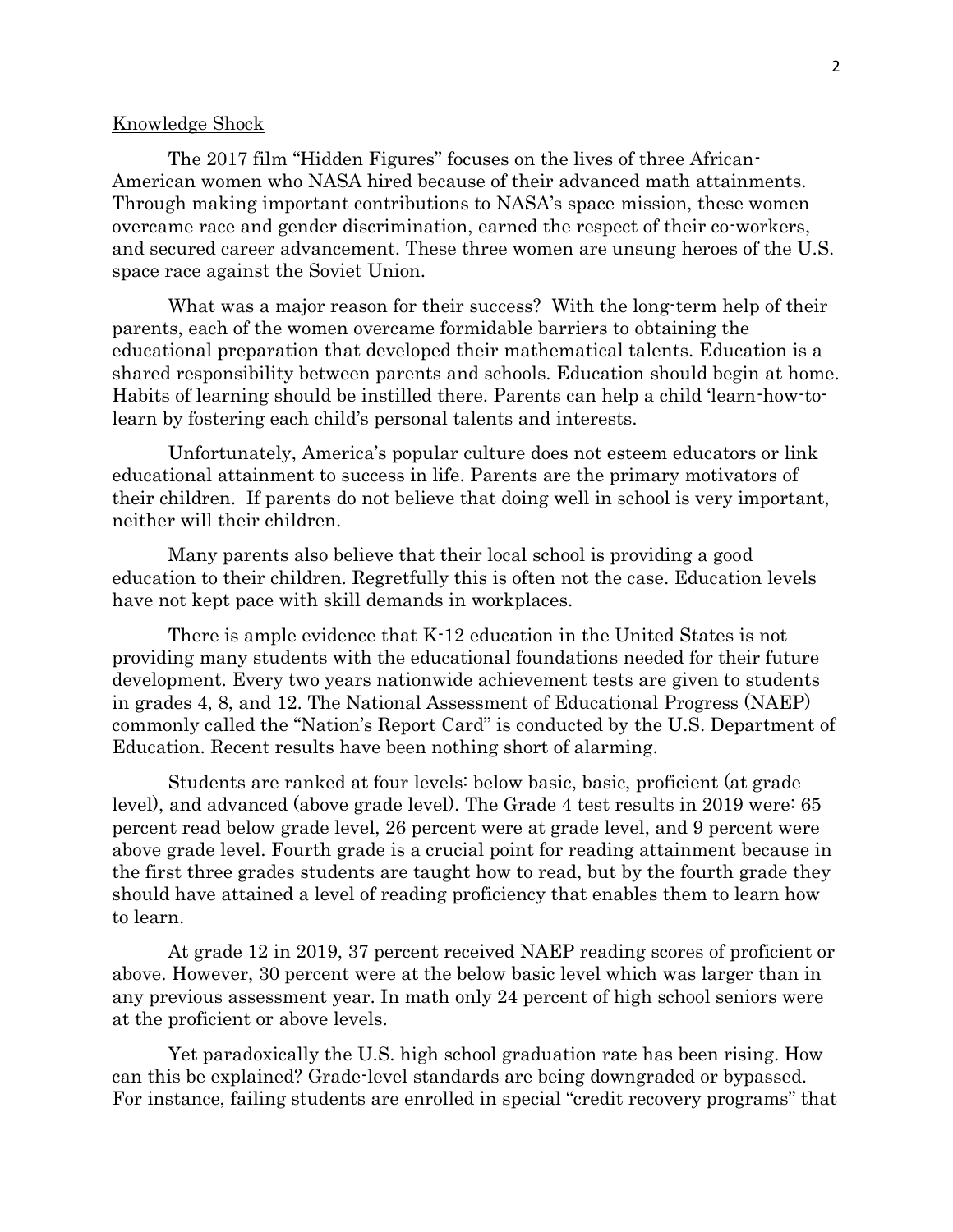allow them to move on to the next grade or graduate with no or minimal academic standards for a passing grade. Clearly all high school degrees are not equal!

The NAEP scores indicate that a large proportion of U.S. students are not equipped with the basic educational foundation needed for success in postsecondary programs. About 67 percent of high school graduates attend higher educational institutions. After six years only about one-third complete a degree, certificate or apprenticeship.

Many of these students take either the SAT or ACT exams that are designed to access their readiness for higher learning. Between 1967 and 2017 overall test scores on these exams have declined. In 2019 only 37 percent of ACT takers and 45 percent of SAT takers tested fully ready for post-secondary programs.

Most higher-educational institutions are compelled to offer remedial education for entering students. About 40 percent of entering freshmen are now enrolled in non-college credit reading, math, or written communication classes. At some institutions over 90 percent of entering students need remedial education. Poor student preparation is also leading to declining quality in higher education.

America does have excellent schools and universities. On the 2020 Social Progress Index the United States ranked first in the world in the quality of its universities. But on this same index, the United States ranked 91st in student access to a quality elementary/secondary education. Over the past decade the decline of the U.S. rank on this indicator has been greater than that any other nation. Unless widespread systemic reform of U.S. K-12 education becomes a national priority, a significant proportion of the next generation of American workers will be under-skilled for employment in the workplaces of the future.

## COVID-19 Learning Consequences

Since March 2020 almost all K-12 students have been receiving at least some instruction remotely rather than in the classroom. When the pandemic subsides, what kind of learning losses can we expect?

- Millions of low-income and rural students lacked reliable internet access and about 3 million mainly low-income students were not enrolled in school. Many will likely fall behind a full grade level or more.
- The longer the pandemic persists, the greater the harm to students being taught fully or partly online.
- Online learning is less effective for younger students as their attention spans are limited, and it also negatively impacts their social skill development.
- Two major testing services reported that the math scores of elementary students dropped 5 to 10 percentile points in fall 2020. Both noted that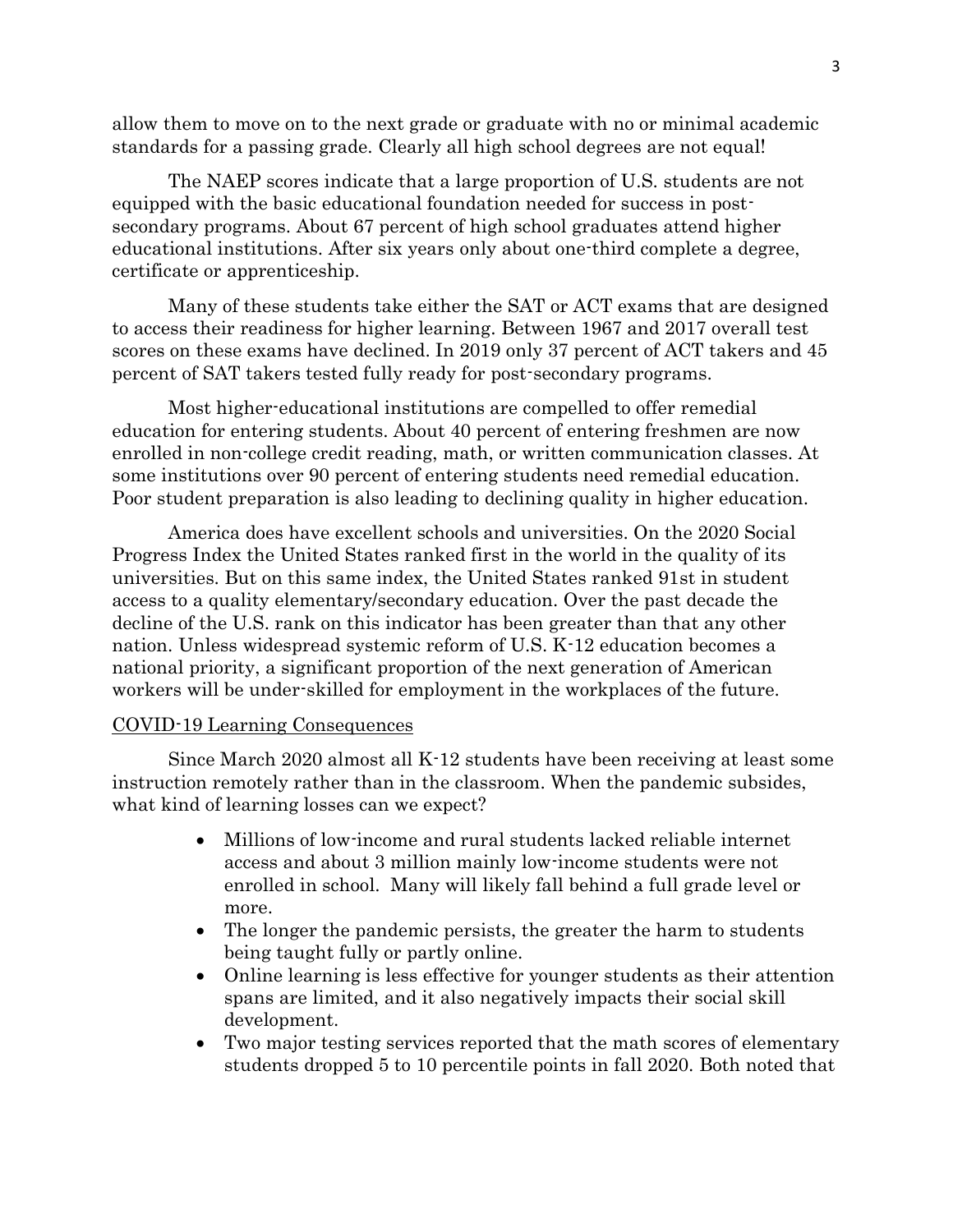their 2020 testing pool was significantly smaller as dropouts or students lacking access to digital technology were absent.

• High school dropout rates most likely will increase.

COVID-19 has also led to a severe decline in enrollments at America's community colleges. Student enrollment was down 10 percent in the fall of 2020 compared to that of 2019. Because community colleges are an important component of apprenticeship, certificate, and other job preparation programs, this is a significant blow to the development of a more skilled workforce. Moreover, community colleges are the most accessible post-secondary option for low-income Americans whose K-12 education has suffered most due to a lack of internet access.

## The Best Time for Education Reform Is Now!

In the wake of the COVID-19 pandemic, as the Brookings Report "Beyond Reopening Schools" cogently states "it is hard to image there will be another moment in history when the central role of education in the economic, social, and political prosperity and stability of nations is so obvious and well understood by the general population." Now clearly is the time for local, state, and federal action to revitalize K-12 education in the United States.

It is time to go beyond piecemeal reforms and playing "blame games" if we are to close the widening gap in the quality of U.S. education. There are some fundamental components of quality education that can be learned from the study of the world's most successful educational systems.

- 1. Great teachers: The key to boosting student results is improving instruction. Teachers need to thoroughly know their subjects and then receive extensive training and coaching in instructional methodology before and after they begin teaching. More top college students need to become teachers. To attract and retain these recruits, we need to front-load their compensation so that entry-level salaries are competitive with those of alternate professions. To keep their skills up-to-date, teachers need quality professional development programs throughout their careers.
- 2. Effective Principals: School principals need to be educated and trained as both efficient administrators and drivers of instructional improvement. They have a key leadership role in fostering a culture of high expectations in educational attainment for teachers, students, and parents.
- 3. Updated curriculums: All states need to mandate strengthened 21stcentury curriculums to give more students the educational foundations necessary for high-skill/high-paying employment. To accommodate the diverse interests and talents of students, more options should be available at the high-school level including career education programs and advanced placement courses.